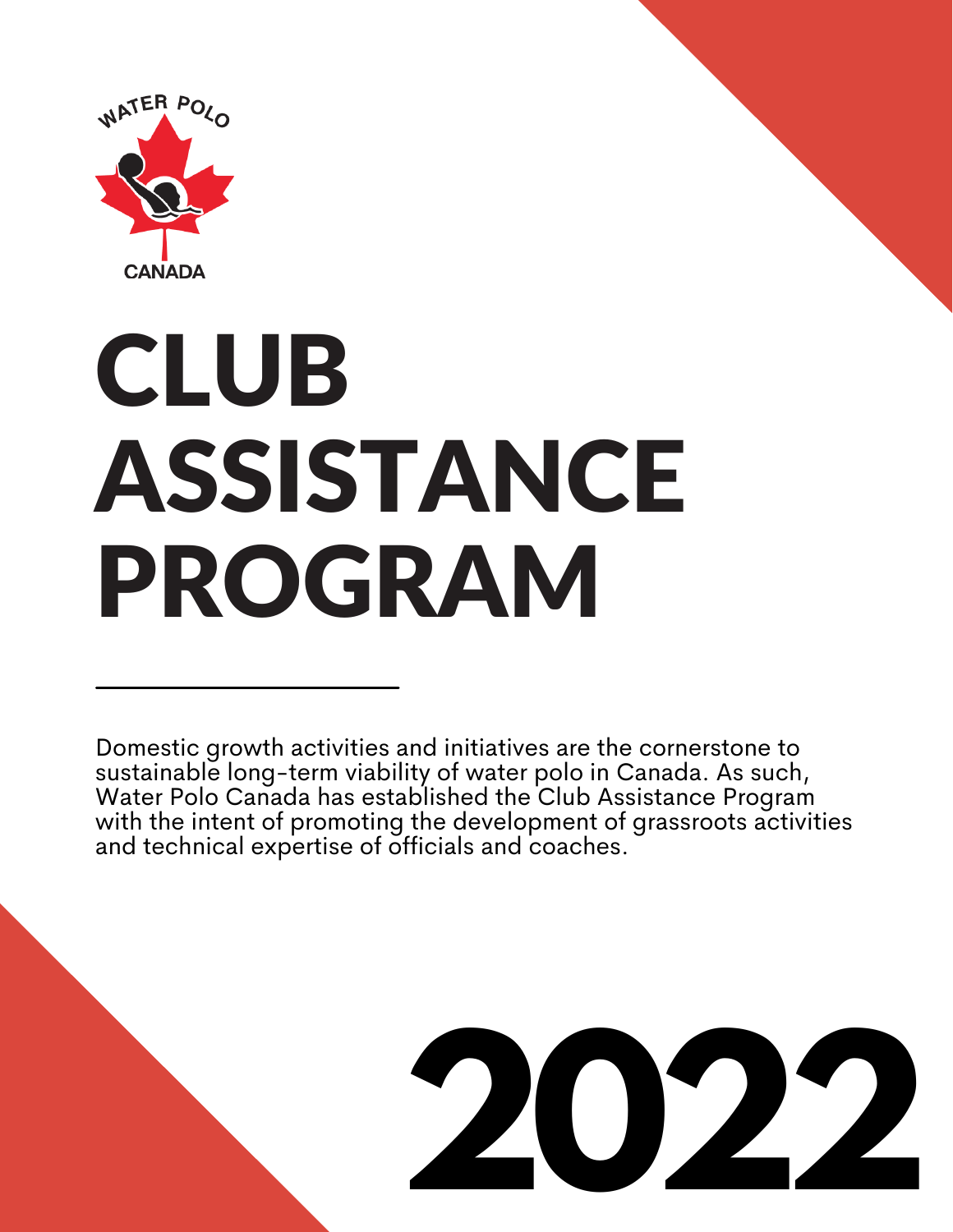# **TABLE OF CONTENTS**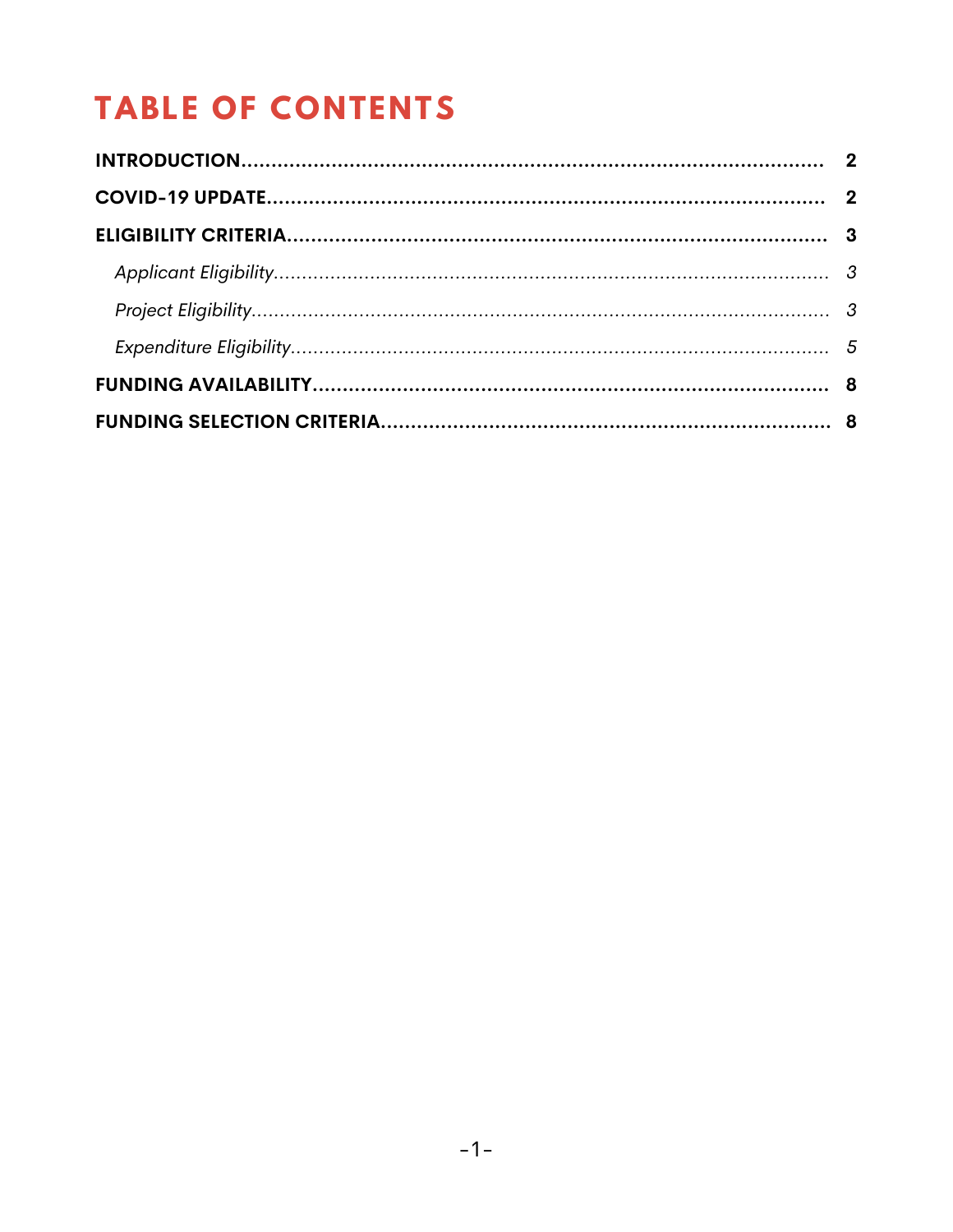# **INTRODUCTION**

Water Polo Canada (WPC) has renewed the Club Assistance Program (CAP) for 2022. It will be administered by WPC's Sport Development Manager and will span from **May 1, 2022 through January 31, 2023**. The guidelines, criteria and funding availability have been updated and are outlined in this document.

The purpose of the CAP is to provide financial assistance and service support to clubs, Provincial Sport Organizations (PSO), and other organizations at the discretion of Water Polo Canada (WPC) to springboard the development of new educational initiatives. This season's CAP will focus on initiatives in **Gender Equity and Safety in Sport** that are linked to the following areas:

- Development of female referees
- Development of female coaches
- Safe sport education (relative to abuse, bullying, discrimination and harassment)
- Concussion education
- Women and girls' water polo development

Clubs and PSOs will need to complete the following sections in the Club Assistance Program Application Form: (1) Applicant Information, (2) Project Description and (3) Project Budget. Applications need to be submitted for projects that fall between May 1, 2022 through January 31, 2023. Clubs and PSOs applying for funding will be asked to contribute funds from their own respective budgets towards the project. Upon completion of the project, the applicant will then be required to complete (1) Funding Reporting Form and (2) Project Financial Statement in the Club Assistance Program Final Report. Applicants will be required to provide copies of invoices for admissible expenses to WPC.

The application deadline is **April 6, 2022**.

The remainder of the document outlines important information pertinent to the applicant. Please review each section carefully. For more information or questions please email **Rebekka Steenkamer (rsteenkamer@waterpolo.ca).**

## **COVID- 19 UPDATE**

Due to the ongoing COVID-19 pandemic, projects and programs may pose a greater financial burden to clubs based on the restrictions implemented by local health authorities. With that in mind, WPC has decided to include COVID-19 protection such as PPE, sanitizing stations, Plexiglas, etc. as admissible expenditures for this program year.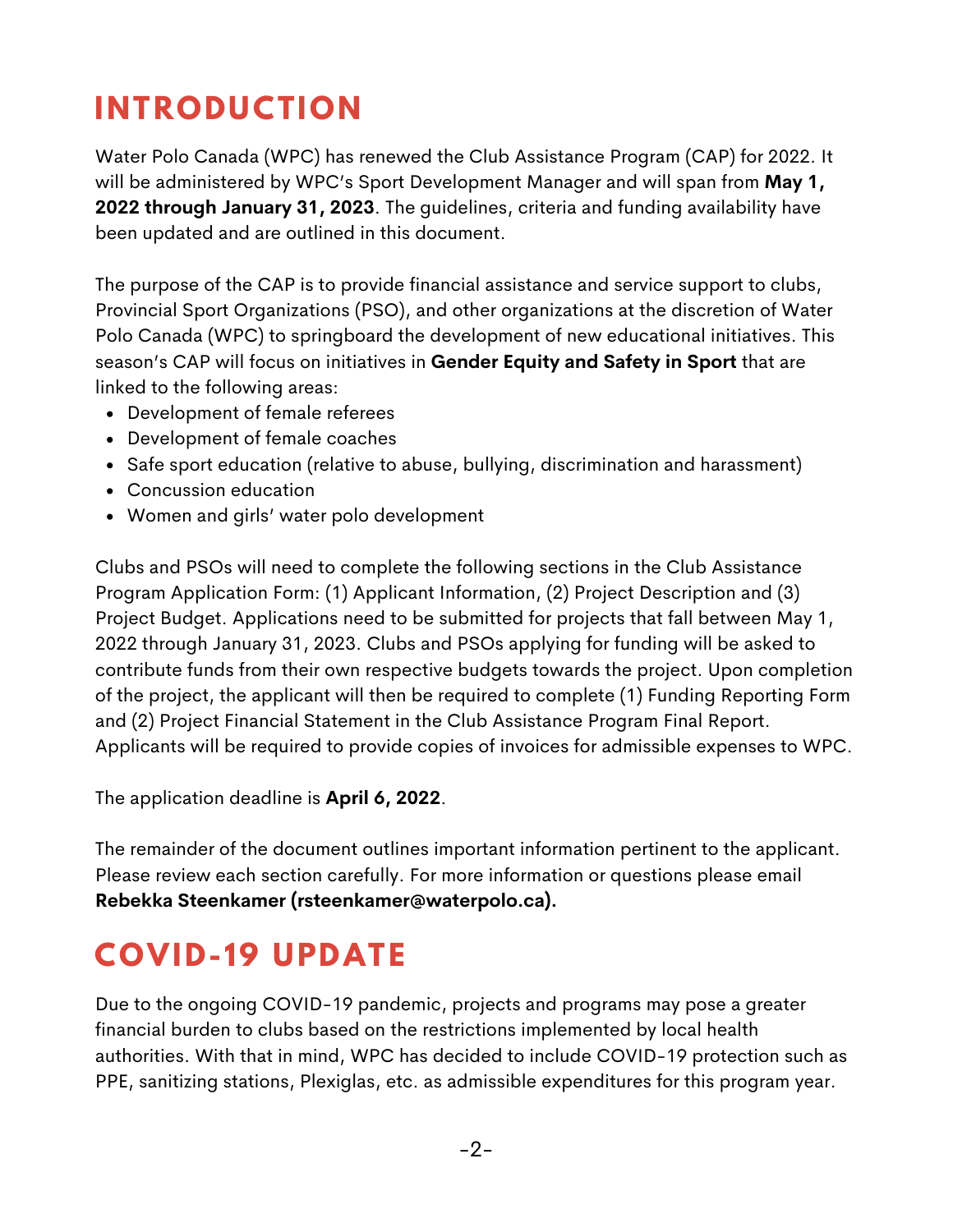# **ELIGIBILITY CRITERIA**

### *APPLICANT ELIGIBILITY*

- 1.Clubs who are registered members in good standing with their respective PSO and WPC. Clubs and their members must be registered on the WPC database and pay their annual club dues. Only clubs who are registered in the "club" category on the database will be eligible to submit an application. The application and reporting forms must be completed, signed and submitted by the President of the club.
- 2.PSOs who are members in good standing with WPC and pay their annual registration fees. The application and reporting forms must be completed, signed and submitted by the PSO President or their designate (i.e. Executive Director).
- Other organizations at the discretion of WPC. 3.

## *PROJECT ELIGIBILITY*

The 2022 CAP is targeting five (5) critical areas within the scope of **Gender Equity and Safety in Sport**, which will affect the long-term viability of water polo in Canada:

#### **Development of female referees** 1.

- Regional Referee training and evaluation through the Officials Training and Certification Program (OTCP)
- Provincial Referee training and evaluation through the OTCP
- National Referee training and evaluation grant through the OTCP
- Referee Developer training (Learning Facilitator or Evaluator)

#### **Development of female coaches** 2.

- Community Sport-Ongoing Participation coach training through the National Coaching Certification Program (NCCP)
- Competitive-Introduction coach training and evaluation through the NCCP
- Coach Developer training (Learning Facilitator, Coach Evaluator or Master Coach Developer)
- Advanced Coaching Diploma grant
- Other professional development opportunities
- Other proposals for the advancement and support of women in coach leadership positions.

#### **3. Safe sport education (relative to abuse, bullying, discrimination and harassment)**

- Education and training initiatives surrounding abuse, discrimination, harassment and maltreatment.
- Safe sport resource development
- Hosting seminars or conferences on safe sport topics with safe sport experts (virtual or in-person)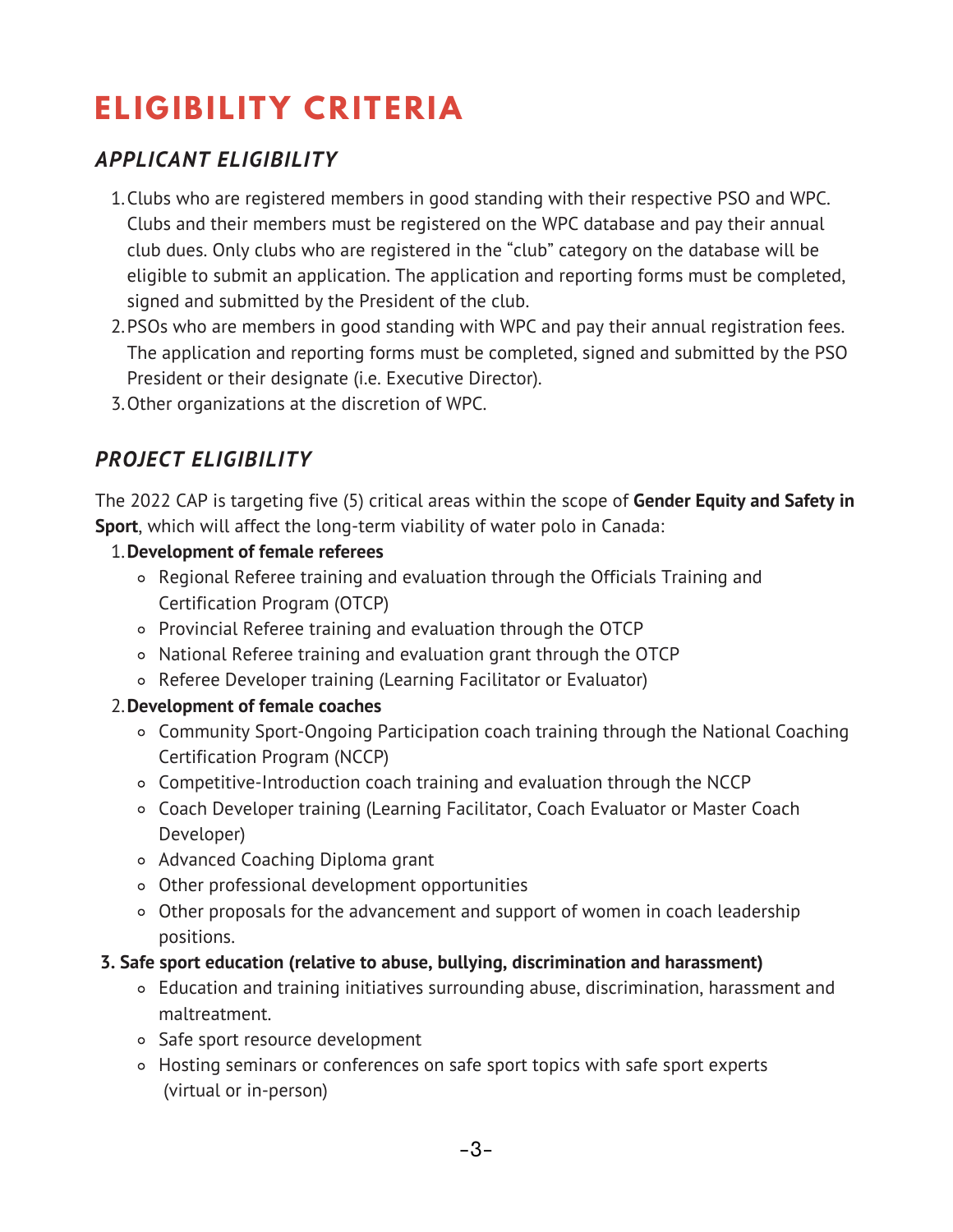#### 4. **Concussion education**

- Concussion education sessions using Water Polo Canada's Concussion Education Toolkit
- Other professional development opportunities relative to concussions.
- 5. **Women and girls' water polo development**
	- Girls' participation in sport
	- Women's participation in sport
	- Mentorship programs (for athletes, coaches or referees)

New or existing programs that fall within the above project criteria will be admissible for financing. Project financing must be requested within the designated program year. No project will be accepted for financial assistance that falls outside the project criteria listed above.

In order to receive funding for OTCP referee and NCCP coach training and/or evaluation the following information must be provided to WPC:

- Date or workshop or evaluation
- Location of workshop or evaluation
- Name of Coach Developer for workshop or evaluation

A completed NCCP or OCTP Reporting Form must be sent to WPC following the workshop or evaluation. Final amounts of approved funding will not be released until this reporting form is received.

In order to receive funding for Coach Developer Core Training, the training needs to be listed in the coach's Locker profile.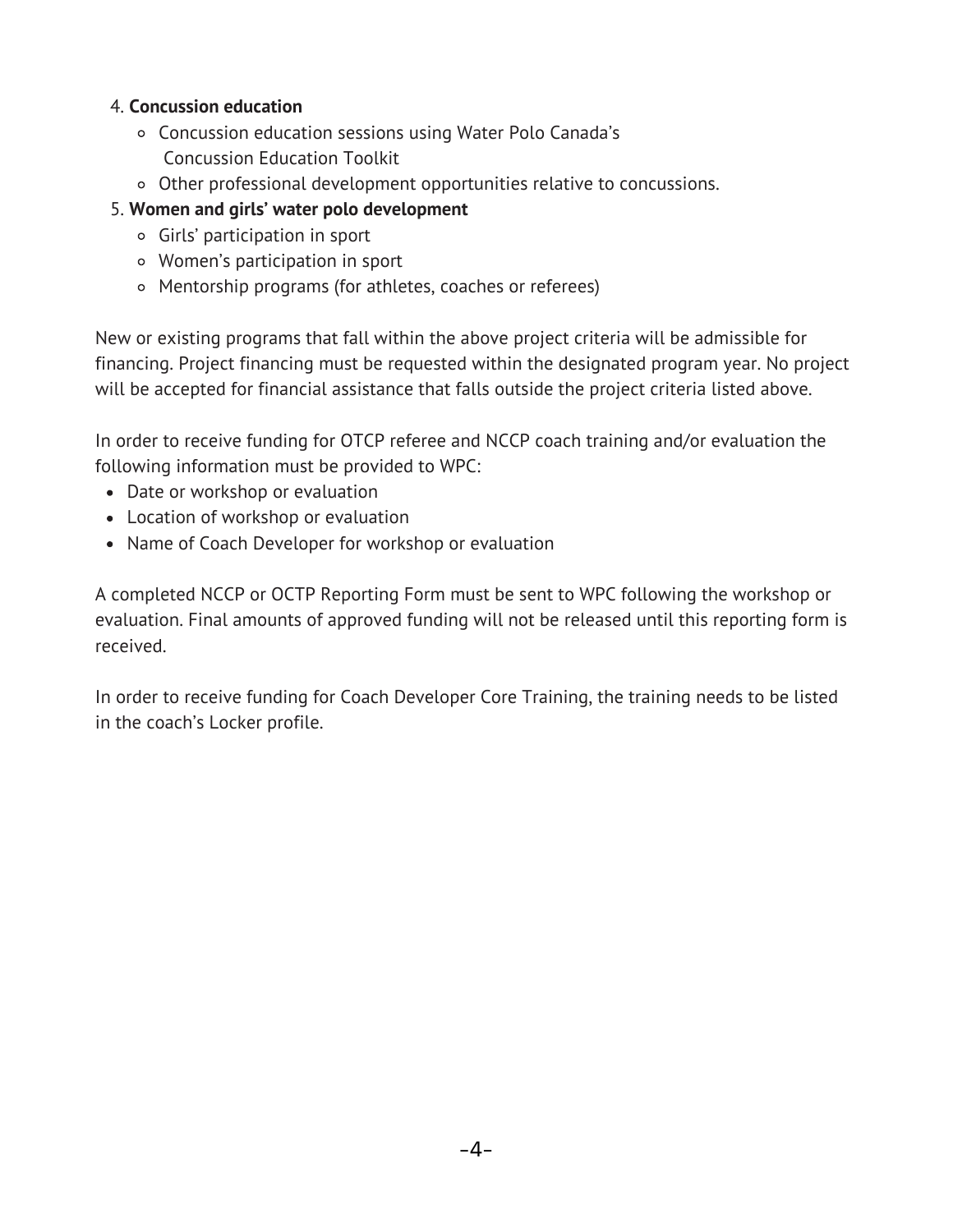## *EXPENDITURE ELIGIBILITY*

Based on the project eligibility criteria listed above, the following expenditures may be included in the Project Budget as part of the application. All other expenditures affecting the project are inadmissible and are to be covered by the applicant's own budget. The inadmissible expenses must be equivalent to 25% of the total amount requested from WPC. Applicants will be required to specify both admissible and inadmissible costs as part of their budget submission and financial statement reporting. WPC will request copies of invoices for specific admissible expenses.

#### **1. DEVELOPMENT OF FEMALE REFEREES**

#### ADMISSIBLE:

- Marketing and promotion
- Venue rental
- Referee Developer travel, accommodations and per diem
- Referee Developer honorarium
- Reimbursement for referee(s) attending a workshop/evaluation delivered by the province (clubs)
- COVID-19 safety measures

#### **2. DEVELOPMENT OF FEMALE COACHES**

#### ADMISSIBLE:

- Marketing and promotion
- Venue rental
- Coach Developer travel, accommodations and per diem
- Coach Developer honorarium
- Reimbursement for coach(es) attending a workshop/evaluation delivered by the province (clubs)
- Reimbursement of attending multisport modules.
- NCCP Coach Developer Core Training modules
- COVID-19 safety measures
- Travel expenses

#### INADMISSIBLE:

- Other honorarium and salary
- Cost of materials
- Administration
- Other

#### INADMISSIBLE:

- Other honorarium and salary
- Cost of materials
- Administration
- Other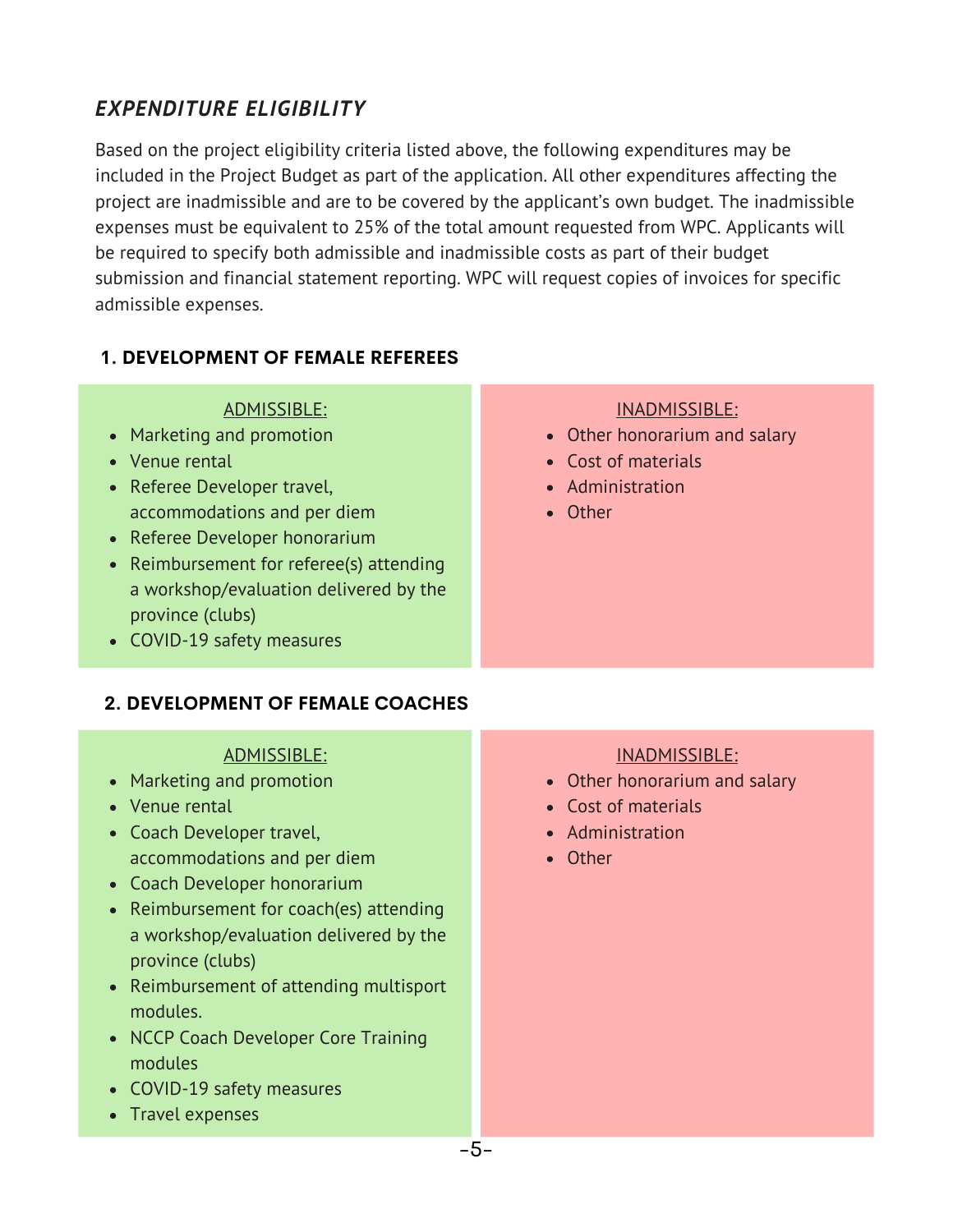#### **3. SAFE SPORT EDUCATION (RELATIVE TO ABUSE, BULLYING, DISCRIMINATION AND HARASSMENT)**

#### ADMISSIBLE:

- Marketing and promotion
- Venue Rental
- Respect in Sport training modules (Keeping Girls in Sport, Respect in Sport for Activity Leaders, Respect in Sport for Parents, Stay in the Game)
- Commit to Kids for Coaches training
- NCCP Creating a Positive Sport Environment
- Canadian Women and Sport's Gender Equity Lens module
- Canadian Women and Sport's Retaining Girls in Sport & Physical Activity Presentation
- Other safe sport training modules recognized within the Canadian Sport System
- Learning Facilitator/presenter travel, accommodations and per diem
- Facilitator/presenter honorarium
- COVID-19 safety measures

#### **4. CONCUSSION EDUCATION**

#### ADMISSIBLE:

- Marketing and promotion
- Venue rental
- Concussion training modules recognized within the Canadian Sport System
- Learning Facilitator/presenter travel, accommodations and per diem
- Facilitator/presenter honorarium
- COVID-19 safety measures

#### INADMISSIBLE:

- Other honorarium and salary
- Cost of materials
- Administration
- Other

#### INADMISSIBLE:

- Other honorarium and salary
- Cost of materials
- Administration
- Other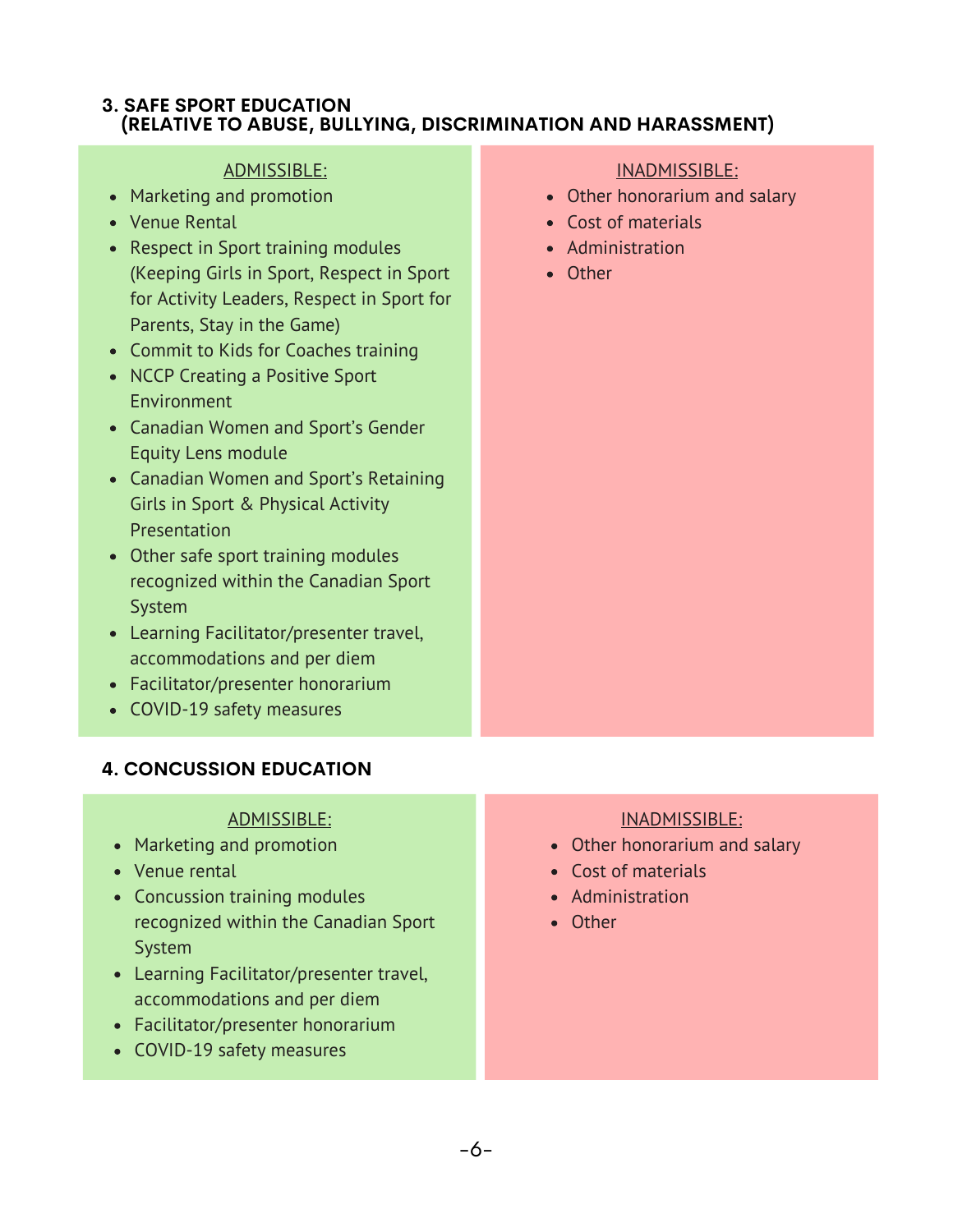#### **5.WOMEN AND GIRLS' DEVELOPMENT IN SPORT**

#### ADMISSIBLE:

- Marketing and promotion
- Venue rental
- Sport equipment
- Translation
- NCCP Mentorship module
- Other safe sport training modules recognized within the Canadian Sport System
- Venue rental
- Learning Facilitator/mentor travel, accommodations and per diem
- Learning Facilitator/mentor honorarium
- COVID-19 safety measures

#### INADMISSIBLE:

- Other honorarium and salary
- Cost of materials
- Administration
- Other